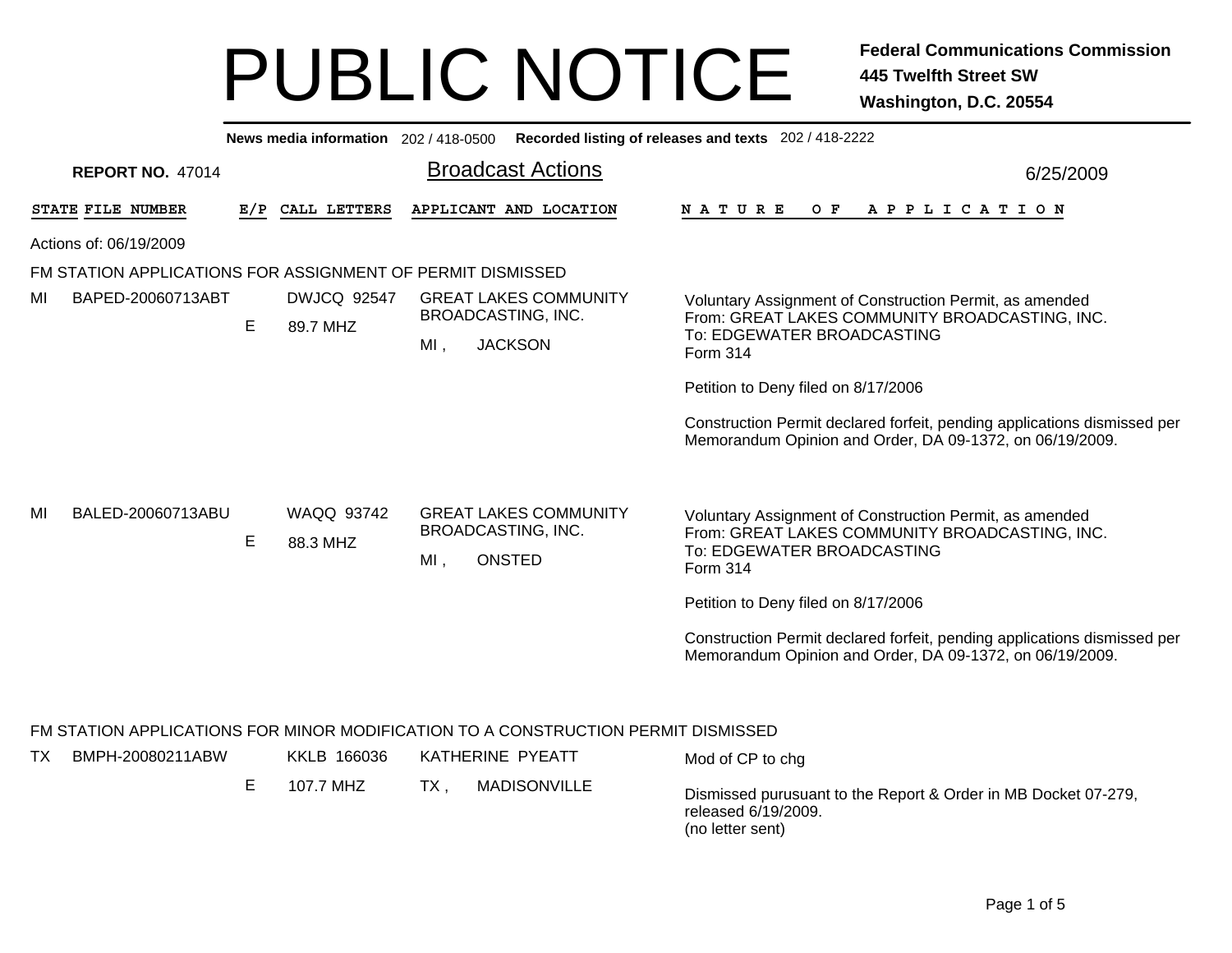Broadcast Actions 6/25/2009**News media information** 202 / 418-0500 **Recorded listing of releases and texts** 202 / 418-2222 **REPORT NO.** 47014STATE FILE NUMBER **FILE NUMBER E/P CALL LETTERS APPLICANT AND LOCATION N A T U R E O F A P P L I C A T I O N** Actions of: 06/19/2009FM TRANSLATOR APPLICATIONS FOR ASSIGNMENT OF PERMIT DISMISSED88.9 MHZ , ADRIAN EMI. Voluntary Assignment of Construction Permit, as amended From: GREAT LAKES COMMUNITY BROADCASTING, INC. To: EDGEWATER BROADCASTINGForm 314Petition to Deny filed on 8/17/2006 Construction Permit declared forfeit, pending applications dismissed per Memorandum Opinion and Order, DA 09-1372, on 06/19/2009. GREAT LAKES COMMUNITYBROADCASTING, INC. W205BZ122146MIBALFT-20060713ABV

Actions of: 06/22/2009

### LOW POWER FM APPLICATIONS FOR MINOR CHANGE TO A LICENSED FACILITY DISMISSED

| NC | BPL-20081017ACN | WAOG-LP<br>135064 | CALVARY CHAPEL OF THE<br><b>SANDHILLS</b> |     |          | Low Power FM minor change in licensed facilities. |
|----|-----------------|-------------------|-------------------------------------------|-----|----------|---------------------------------------------------|
|    |                 | 100.7 MHZ         |                                           | NC. | ABERDEEN | Dismissed by letter 6/22/2009                     |

### FM STATION APPLICATIONS FOR LICENSE TO COVER GRANTED

| CA BLH-20090318AAG | KXTT 164119 |     | LAZER LICENSES, LLC | License to cover. |
|--------------------|-------------|-----|---------------------|-------------------|
|                    | 94.9 MHZ    | CA. | MARICOPA            |                   |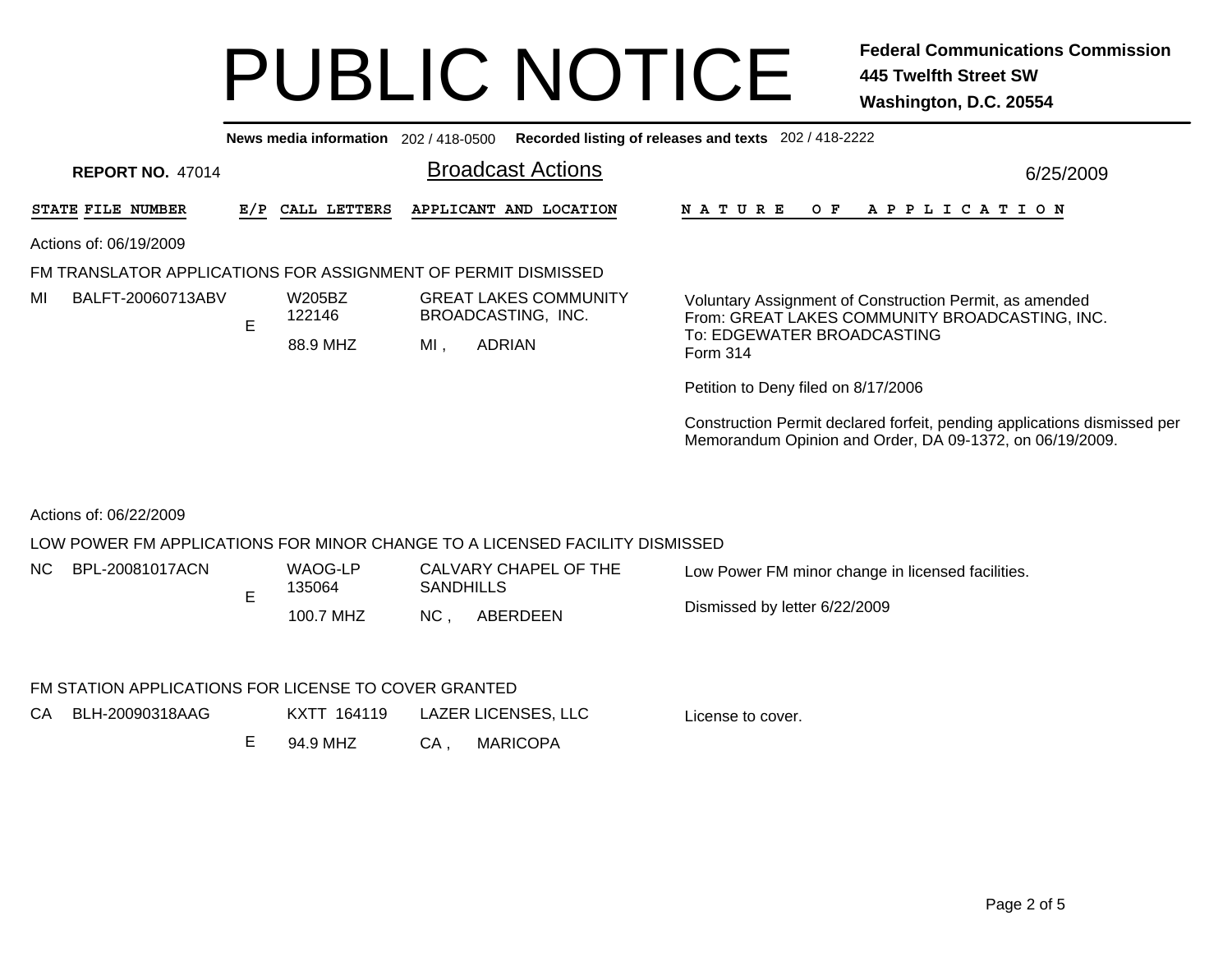|                                                                         |                                                      |    |                               |     | News media information 202 / 418-0500 Recorded listing of releases and texts 202 / 418-2222 |                                      |           |  |  |  |  |
|-------------------------------------------------------------------------|------------------------------------------------------|----|-------------------------------|-----|---------------------------------------------------------------------------------------------|--------------------------------------|-----------|--|--|--|--|
|                                                                         | <b>REPORT NO. 47014</b>                              |    |                               |     | <b>Broadcast Actions</b>                                                                    |                                      | 6/25/2009 |  |  |  |  |
|                                                                         | STATE FILE NUMBER                                    |    | E/P CALL LETTERS              |     | APPLICANT AND LOCATION                                                                      | N A T U R E<br>OF APPLICATION        |           |  |  |  |  |
|                                                                         | Actions of: 06/22/2009                               |    |                               |     |                                                                                             |                                      |           |  |  |  |  |
|                                                                         | FM STATION APPLICATIONS FOR LICENSE TO COVER GRANTED |    |                               |     |                                                                                             |                                      |           |  |  |  |  |
| NC.                                                                     | BLED-20090526AFU                                     |    | <b>WRTP 5018</b>              |     | RADIO TRAINING NETWORK, INC. License to cover.                                              |                                      |           |  |  |  |  |
|                                                                         |                                                      | E. | 88.5 MHZ                      | NC, | <b>FRANKLINTON</b>                                                                          |                                      |           |  |  |  |  |
| <b>SD</b>                                                               | BLH-20090617ACE                                      | E. | <b>KUQL 42113</b><br>98.3 MHZ | SD, | <b>SAGA COMMUNICATIONS OF</b><br>SOUTH DAKOTA, LLC<br><b>ETHAN</b>                          | License to cover.                    |           |  |  |  |  |
| <b>WV</b>                                                               | BLH-20090617ADK                                      | E  | WQZK-FM<br>62339<br>94.1 MHZ  | WV, | STARCAST SYSTEMS, INC.<br><b>KEYSER</b>                                                     | License to cover.                    |           |  |  |  |  |
| FM STATION APPLICATIONS FOR MINOR CHANGE TO A LICENSED FACILITY GRANTED |                                                      |    |                               |     |                                                                                             |                                      |           |  |  |  |  |
|                                                                         | OK BPH-20090515ABD                                   |    | <b>KOMS 37086</b>             |     | <b>CUMULUS LICENSING LLC</b>                                                                | Minor change in licensed facilities. |           |  |  |  |  |

E 107.3 MHZZ OK, POTEAU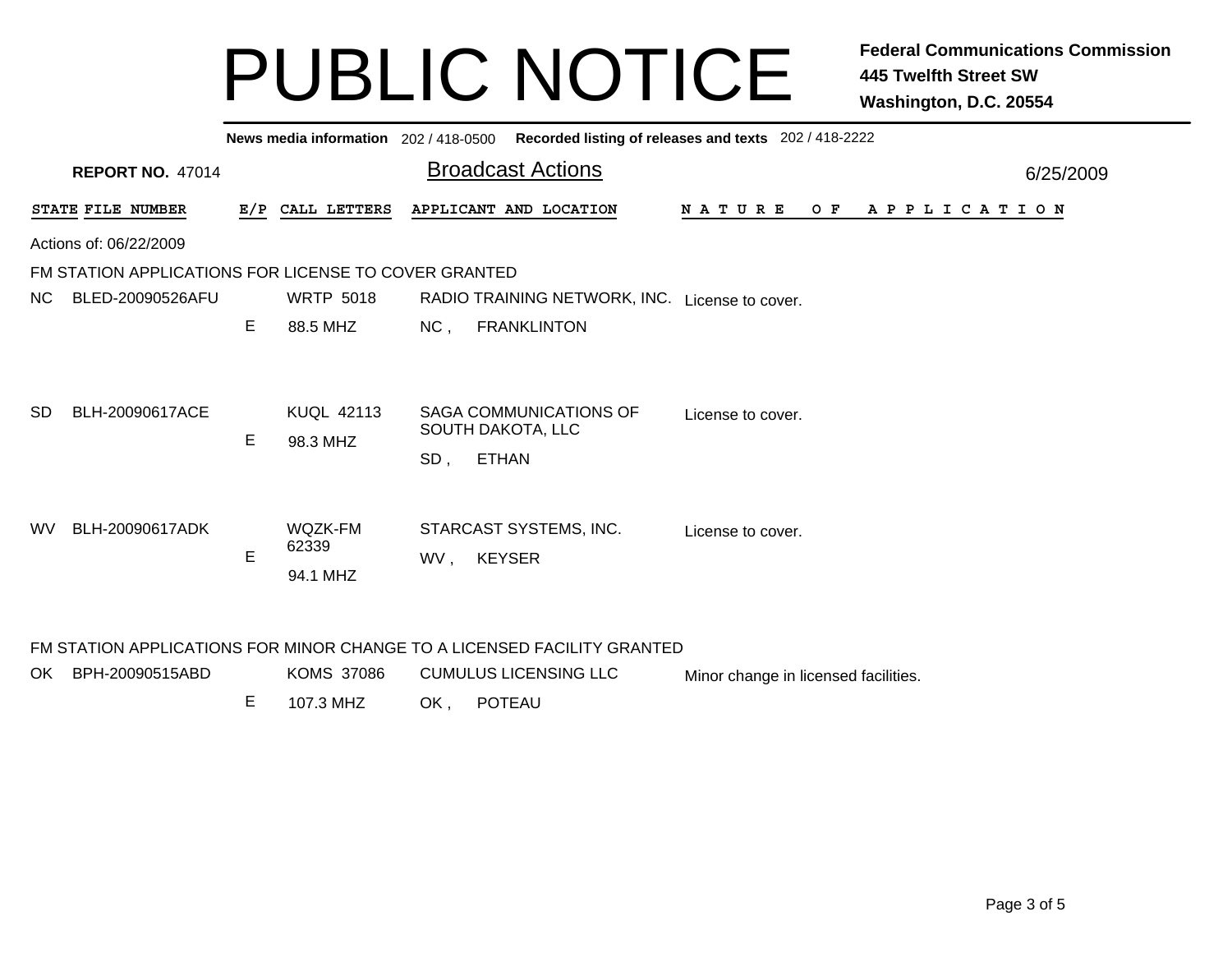|     |                                                                  |     | News media information 202 / 418-0500 |                        |                                                                                                                                                     | Recorded listing of releases and texts 202 / 418-2222                                                                        |  |  |  |  |  |  |
|-----|------------------------------------------------------------------|-----|---------------------------------------|------------------------|-----------------------------------------------------------------------------------------------------------------------------------------------------|------------------------------------------------------------------------------------------------------------------------------|--|--|--|--|--|--|
|     | <b>Broadcast Actions</b><br><b>REPORT NO. 47014</b><br>6/25/2009 |     |                                       |                        |                                                                                                                                                     |                                                                                                                              |  |  |  |  |  |  |
|     | STATE FILE NUMBER                                                | E/P | CALL LETTERS                          |                        | APPLICANT AND LOCATION                                                                                                                              | N A T U R E<br>O F<br>A P P L I C A T I O N                                                                                  |  |  |  |  |  |  |
|     | Actions of: 06/22/2009                                           |     |                                       |                        |                                                                                                                                                     |                                                                                                                              |  |  |  |  |  |  |
|     |                                                                  |     |                                       |                        |                                                                                                                                                     | FM AUXILIARY TRANSMITTING ANTENNA APPLICATIONS FOR MOD OF LICENSE FOR AN AUXILIARY FACILITY GRANTED                          |  |  |  |  |  |  |
| CA  | BXMLH-20090618ADC                                                |     | KDAY 10100                            |                        | <b>KDAY LICENSING, LLC</b>                                                                                                                          | License to modify.                                                                                                           |  |  |  |  |  |  |
|     |                                                                  | E   | 93.5 MHZ                              | $CA$ ,                 | REDONDO BEACH                                                                                                                                       |                                                                                                                              |  |  |  |  |  |  |
| ID  | BLDTL-20090615ABB                                                | E   | <b>KSAW-LD</b><br>59256<br>CHAN-51    | $ID$ .                 | DIGITAL TRANSLATOR OR DIGITAL LPTV APPLICATIONS FOR LICENSE TO COVER GRANTED<br><b>JOURNAL BROADCAST</b><br><b>CORPORATION</b><br><b>TWIN FALLS</b> | License to cover construction permit no: BMPDTL-20080219BMB,<br>callsign KSAW-LP.                                            |  |  |  |  |  |  |
| NC. | BLDTT-20090615ACP                                                | E   | W19CR-D<br>69189<br>CHAN-19           | <b>CAROLINA</b><br>NC, | UNIVERSITY OF NORTH<br><b>TRYON</b>                                                                                                                 | License to cover construction permit no: BDFCDTT-20060727AHI,<br>callsign W19CR.                                             |  |  |  |  |  |  |
| FL. | BLDTL-20090615ADJ                                                | E   | <b>WFUN-LD</b><br>60542<br>CHAN-48    | <b>LLC</b><br>FL,      | CARIBEVISION STATION GROUP,<br><b>MIAMI</b>                                                                                                         | License to cover construction permit no: BDFCDTL-20070207AAZ,<br>callsign WFUN-LP.<br>Engineering Amendment filed 06/17/2009 |  |  |  |  |  |  |